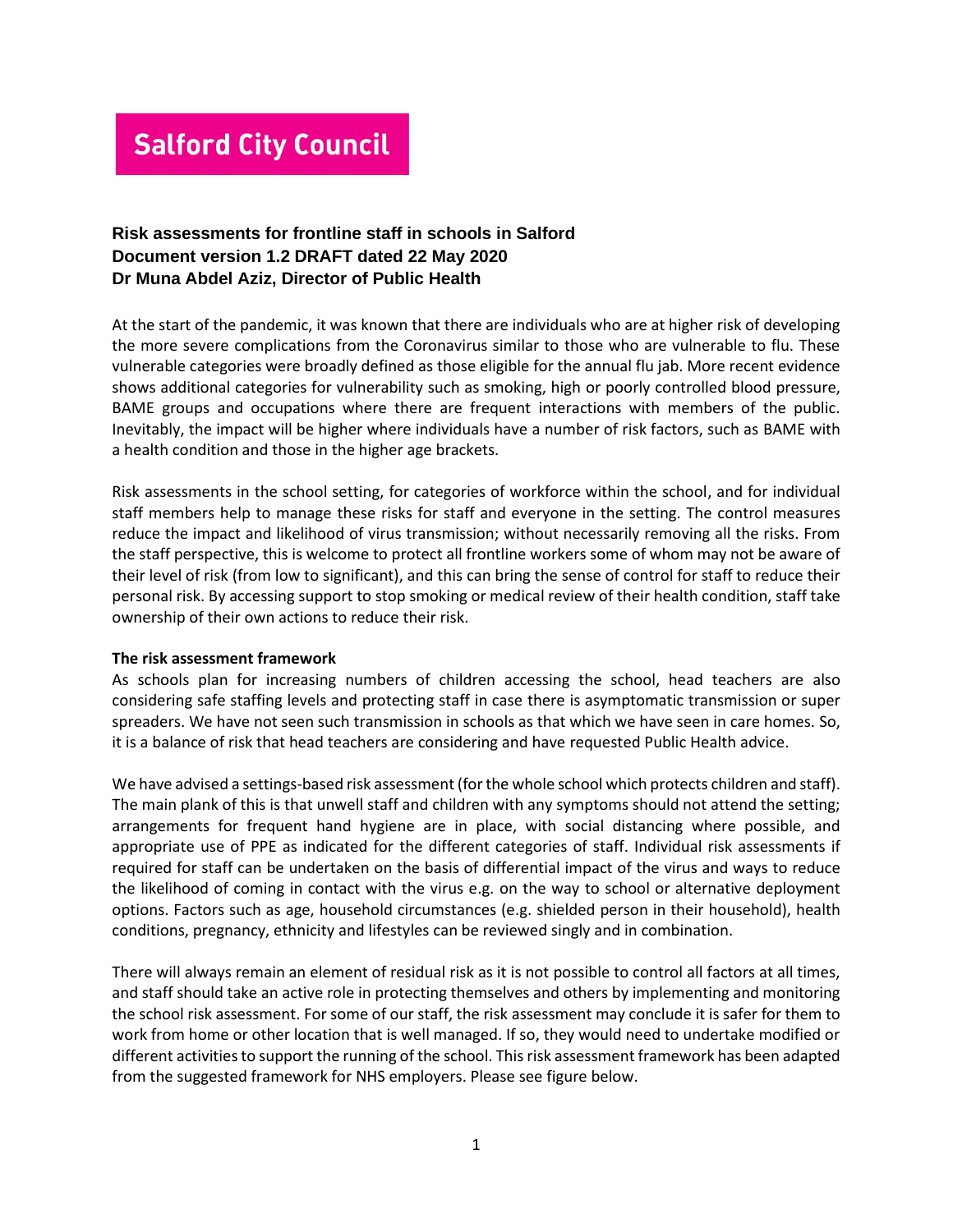NHS Employers Risk assessment tool

# **HOW TO USE THE RISK ASSESSMENT TOOL**

Employers have a duty of care requiring them, as far as reasonably practicable, to secure the health safety and welfare of their employees. This includes an equitable approach to effective risk management and risk reduction of potential workplace hazards, for all staff which requires:

### **WORKPLACE ASSESSMENT**

- > Take into consideration health care setting i.e. Primary, Community or **Hospital setting**
- Review of AGP procedures  $\mathbf{y}$
- Potential exposure to SARS-CoV-2 in  $\mathbf{v}$ the workplace
- Application of an appropriate hierarchy of  $\mathbf{v}$ control measures including:
	- » Elimination if possible
	- Reduction by hygiene measures,  $\mathbf{v}$
	- » Safe systems of work
	- Election and correct use of PPE including training and fit testing

### **INDIVIDUAL ASSESSMENT**

- > Six factors need to be considered:
	- 1. Age: Those aged over 70 have already been identified clinically vulnerable
	- 2. Sex
	- 3. Clinically vulnerable people: Those with underlying health conditions or co-morbidities
	- 4. Ethnicity: Those of BAME appear to be at increased risks, particularly aged above 55 or have comorbidities
	- 5. Pregnancy in particular those who are over 28 weeks or have underlying health conditions
	- 6. Disabilities identified which may be the subject of reasonable adjustments

### **WORKFORCE ASSESSMENT**

- Identify those individuals with increased vulnerability to infection or poorer outcomes from COVID-19.
- Guidance has identified three categories of vulnerability:
- » Specific long term health conditions
- » Older age
- Pregnancy  $\mathbf{v}$
- > Evidence suggests that ethnicity of a BAME background may also be associated with increased vulnerability
- Evidence of Males being at higher risk with UK Data showing approximately 60% of people being admitted to hospital being Male
- Availability of appropriate redeployment options

O O  $000$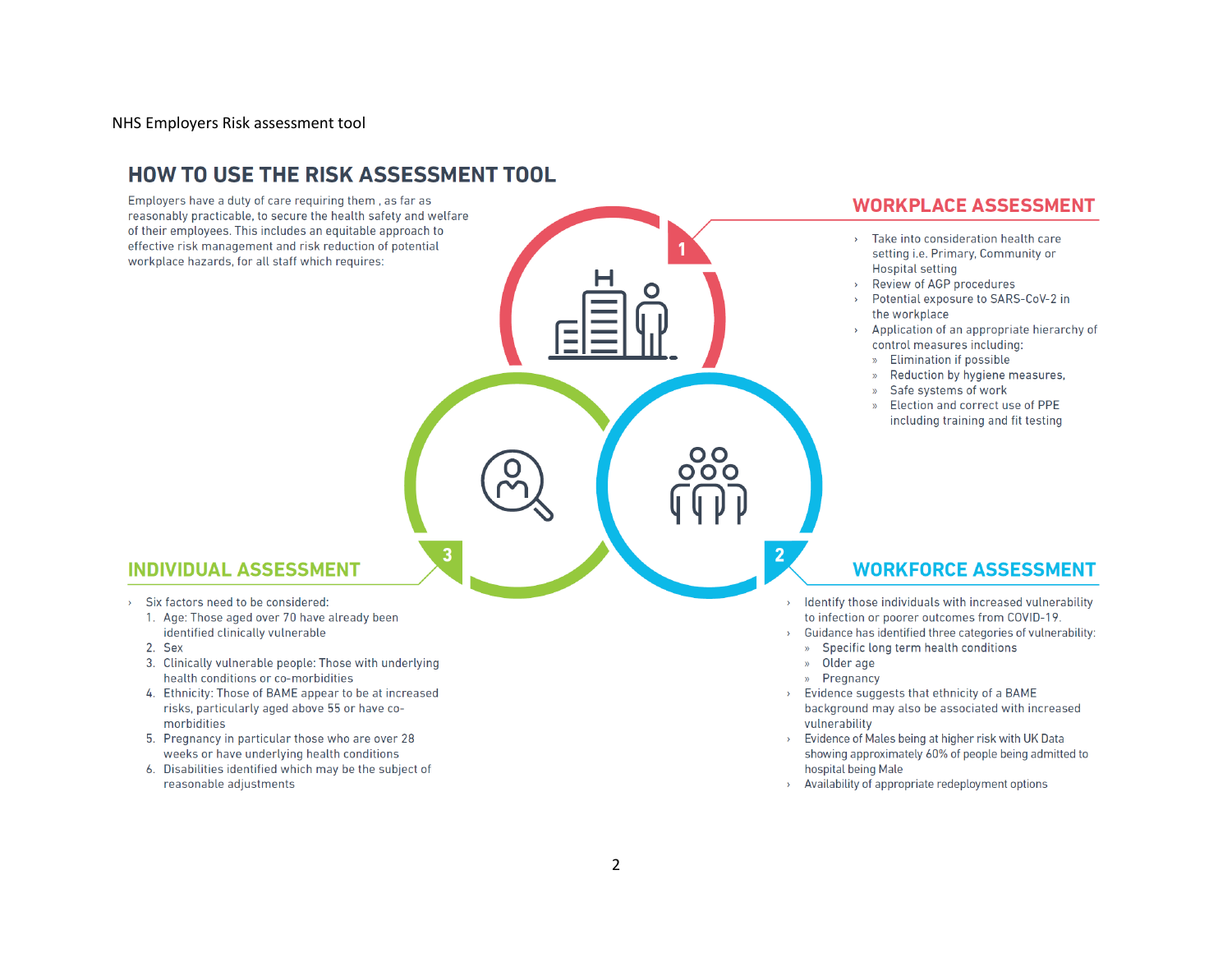# **COVID-19 Individual Risk Assessment**

**Name:**

**Date:**

### **Workplace:**

### **Contracted Hours:**

### **Role:**

*Please use this example template to add and/or delete as relevant to the particular staff member and their job role*

| What are<br>the risks?                                     | Who may be<br>harmed?                                                                                                                                                                                                                                                      | <b>Controls required</b>                                                                                                                                                   | <b>Additional controls</b>                                                                                                                                                                       | <b>Residual Risk assessment</b> |
|------------------------------------------------------------|----------------------------------------------------------------------------------------------------------------------------------------------------------------------------------------------------------------------------------------------------------------------------|----------------------------------------------------------------------------------------------------------------------------------------------------------------------------|--------------------------------------------------------------------------------------------------------------------------------------------------------------------------------------------------|---------------------------------|
| <b>SHIELDING</b><br><b>Severe</b><br>impact of<br>COVID-19 | Staff, young<br>All clinically extremely vulnerable<br>people and<br>individuals must shield as directed by<br>their<br>government guidelines.<br>household<br>COVID-19: guidance on shielding and<br>who are<br>protecting people defined on medical<br><b>Clinically</b> | For staff in work, the staff<br>member is not clinically<br>extremely vulnerable, and<br>they do not have any of the<br>conditions that makes them<br>clinically extremely | Low (no one being shielded)<br>Moderate (Household<br>member being shielded)<br><b>Significant (Staff member</b><br>themselves have been advised                                                 |                                 |
|                                                            | <b>Extremely</b><br>Vulnerable                                                                                                                                                                                                                                             | grounds as extremely vulnerable                                                                                                                                            | vulnerable. They have not<br>been told by their GP or<br>specialist that they are<br>clinically extremely vulnerable<br>or received a letter. No one in<br>their household is being<br>shielded. | to shield – Must stay at home)  |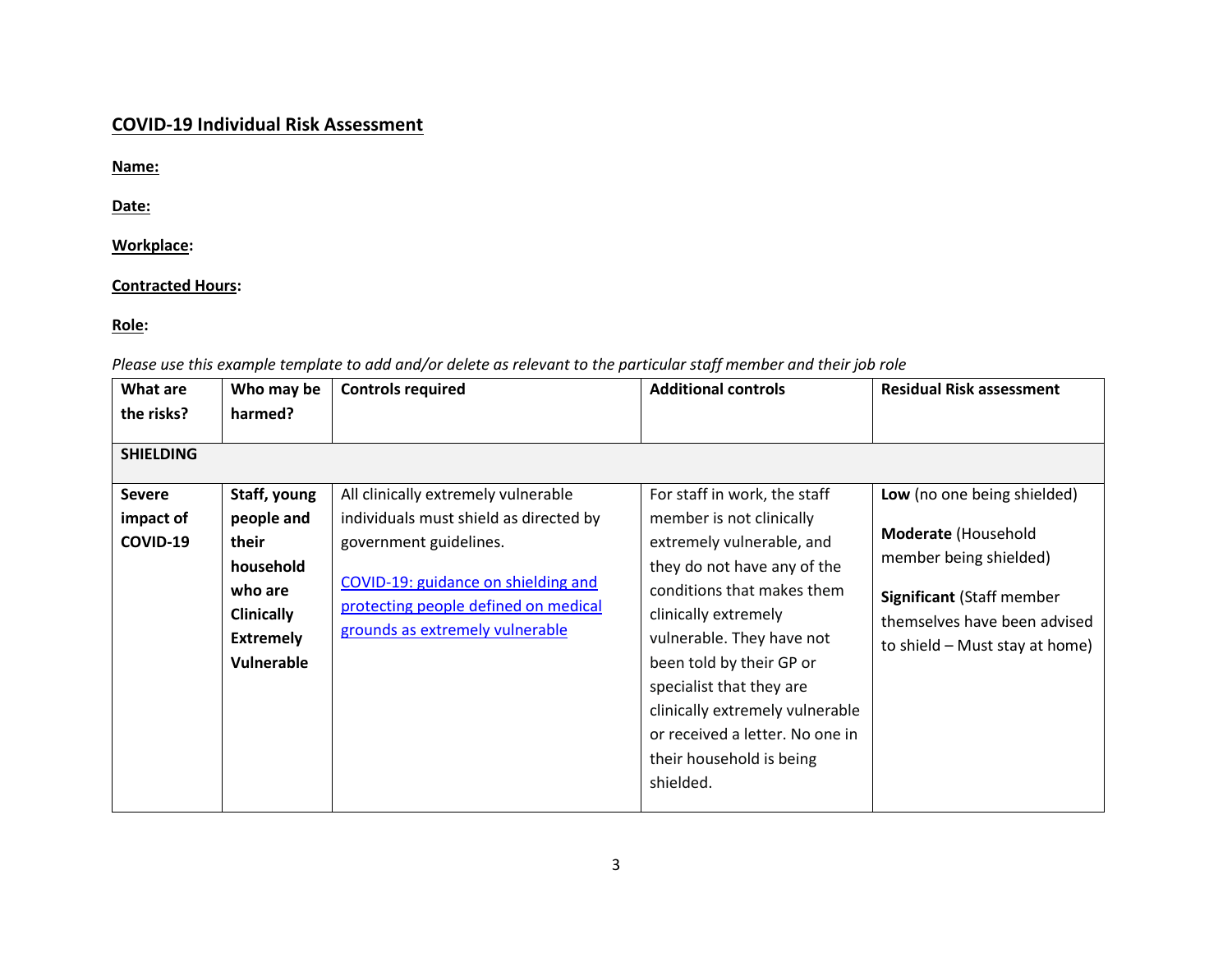| <b>What are</b>                                    | Who may be                                                           | <b>Controls required</b>                                                 | <b>Additional controls</b>                                     | <b>Residual Risk assessment</b> |  |  |  |
|----------------------------------------------------|----------------------------------------------------------------------|--------------------------------------------------------------------------|----------------------------------------------------------------|---------------------------------|--|--|--|
| the risks?                                         | harmed?                                                              |                                                                          |                                                                |                                 |  |  |  |
|                                                    | LIKELIHOOD OF COMING IN CONTACT WITH THE VIRUS                       |                                                                          |                                                                |                                 |  |  |  |
|                                                    |                                                                      |                                                                          |                                                                |                                 |  |  |  |
| Spread of                                          | <b>Staff</b>                                                         | <b>School setting:</b>                                                   | School risk assessment is in                                   | Low                             |  |  |  |
| COVID-19                                           |                                                                      | Social Distancing, where possible                                        | place. Staff will familiarise                                  | This is dependent on everyone   |  |  |  |
| from person                                        |                                                                      |                                                                          | themselves with the risk                                       | following the measures in the   |  |  |  |
| to person                                          | Young                                                                | You should follow the guidance on                                        | assessment and fulfil their                                    | school risk assessment.         |  |  |  |
|                                                    | people                                                               | staying alert and safe (social distancing)                               | responsibilities within that.                                  |                                 |  |  |  |
|                                                    |                                                                      | <b>Hand Washing</b>                                                      | Employees to be reminded on                                    |                                 |  |  |  |
|                                                    |                                                                      |                                                                          | a regular basis to wash their                                  | [Embed the School risk          |  |  |  |
|                                                    | <b>Visitors</b>                                                      | Hand washing facilities with soap and                                    | hands for 20 seconds with                                      | assessment here]                |  |  |  |
|                                                    | water in place. Gel sanitisers are readily<br>water and soap and the |                                                                          |                                                                |                                 |  |  |  |
| available.<br>Stringent hand washing taking place. | importance of proper drying                                          | Staff will remain up to date                                             |                                                                |                                 |  |  |  |
|                                                    |                                                                      |                                                                          | with disposable towels. Also                                   | with future revisions of the    |  |  |  |
|                                                    |                                                                      |                                                                          | reminded to catch coughs and                                   | risk assessment.                |  |  |  |
|                                                    | Drying of hands with disposable paper                                |                                                                          | sneezes in tissues - Follow                                    |                                 |  |  |  |
|                                                    |                                                                      | towels.                                                                  | Catch it, Bin it, kill it and to<br>avoid touching face, eyes, |                                 |  |  |  |
|                                                    |                                                                      | Cleaning                                                                 | nose or mouth with unclean                                     |                                 |  |  |  |
|                                                    |                                                                      |                                                                          | hands. Tissues will be made                                    |                                 |  |  |  |
|                                                    |                                                                      | Frequently cleaning and disinfecting<br>available throughout the         |                                                                |                                 |  |  |  |
|                                                    | objects and surfaces that are touched<br>workplace.                  |                                                                          |                                                                |                                 |  |  |  |
|                                                    |                                                                      | regularly particularly in areas of high use                              |                                                                |                                 |  |  |  |
|                                                    |                                                                      | such as door handles, light switches using                               | Any additional controls                                        |                                 |  |  |  |
|                                                    |                                                                      | appropriate cleaning products and<br>methods should be undertaken by all | discussed with the staff                                       |                                 |  |  |  |
|                                                    |                                                                      | staff as relevant to their job role.                                     | member?                                                        |                                 |  |  |  |
|                                                    |                                                                      |                                                                          |                                                                |                                 |  |  |  |
|                                                    |                                                                      |                                                                          |                                                                |                                 |  |  |  |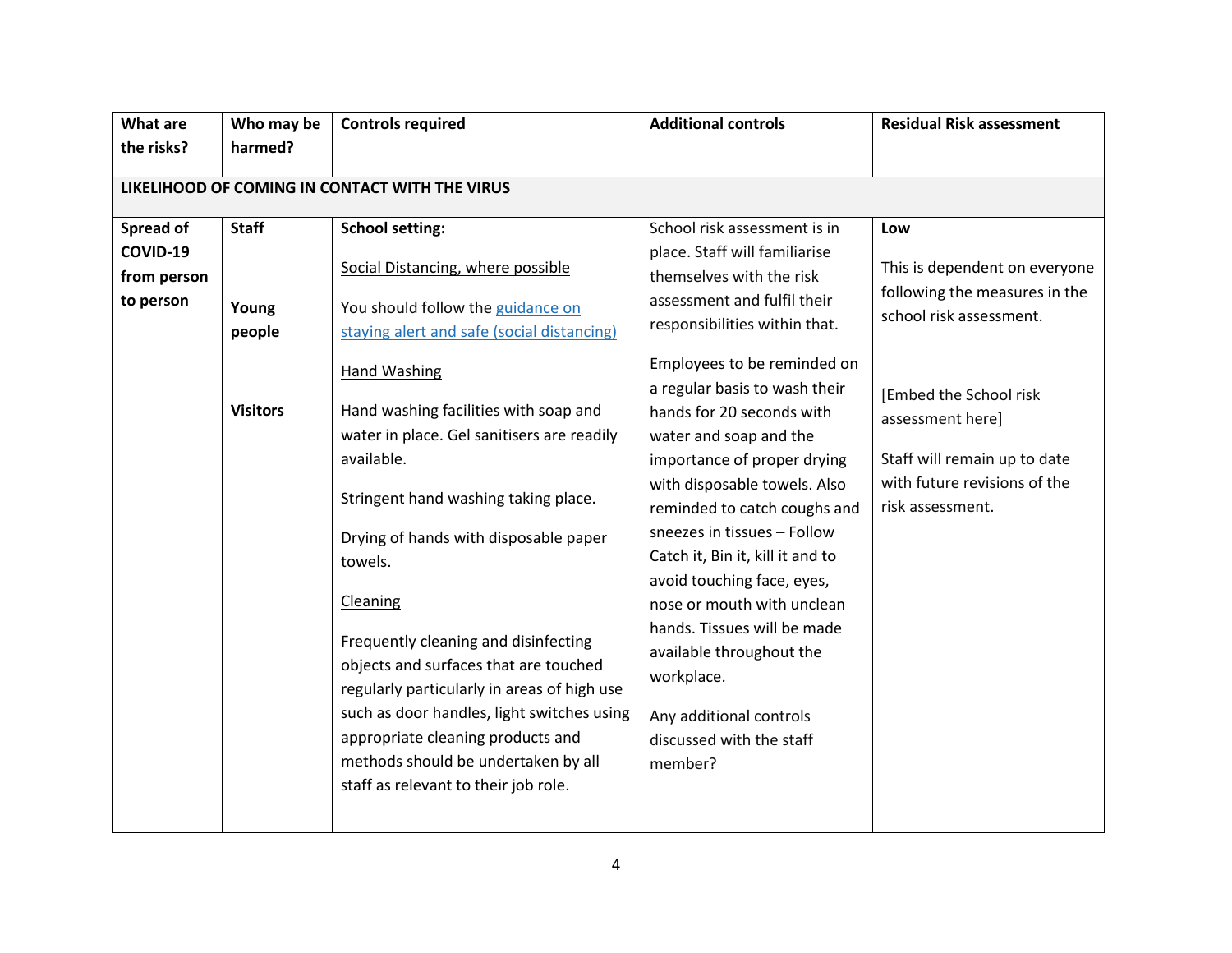| the risks?<br>harmed?<br><b>Staff</b><br>Actions for unwell staff, young people,<br>Spread of<br>All cleaning products are<br>Low<br>COVID-19<br>parents and visitors:<br>readily available and<br>additional cleaning<br>from unwell<br>By following stringent guidance to not<br>contractors have been<br>persons<br>Young<br>school risk assessment.<br>attend the setting if unwell or if someone<br>employed within the setting.<br>people<br>in their household is unwell, staff,<br>children and parents will be helping the<br>Testing is available for staff<br>school reduce the risk for themselves and<br>and young people in the<br><b>Visitors</b><br>for others. This applies to parents/carers<br>school and their household<br>contacts. Should anyone in the<br>dropping off and picking up children.<br>household become unwell at<br>Staff should stay at home if they are<br>home or at school, staff and<br>unwell in any way or a member of their<br>parents/carers should let the<br>household, and staff should let their | <b>Residual Risk assessment</b>                                |
|----------------------------------------------------------------------------------------------------------------------------------------------------------------------------------------------------------------------------------------------------------------------------------------------------------------------------------------------------------------------------------------------------------------------------------------------------------------------------------------------------------------------------------------------------------------------------------------------------------------------------------------------------------------------------------------------------------------------------------------------------------------------------------------------------------------------------------------------------------------------------------------------------------------------------------------------------------------------------------------------------------------------------------------------------|----------------------------------------------------------------|
|                                                                                                                                                                                                                                                                                                                                                                                                                                                                                                                                                                                                                                                                                                                                                                                                                                                                                                                                                                                                                                                    |                                                                |
| school know so they can<br>manager know so they can arrange for a<br>arrange for a COVID-19 test.<br>COVID-19 test.<br>Staff who are unwell will be<br>Staff are advised to assess symptoms and<br>sent home and advised to<br>if any child becomes unwell, they should<br>follow the stay at home<br>be sent home.<br>guidance. Line managers will<br>maintain regular contact with<br>Testing is available for young people,<br>staff members during this<br>staff and their family members who are<br>time.<br>displaying symptoms.<br>Any additional controls<br>discussed with the staff                                                                                                                                                                                                                                                                                                                                                                                                                                                      | This is dependent on everyone<br>following the measures in the |
| member?                                                                                                                                                                                                                                                                                                                                                                                                                                                                                                                                                                                                                                                                                                                                                                                                                                                                                                                                                                                                                                            |                                                                |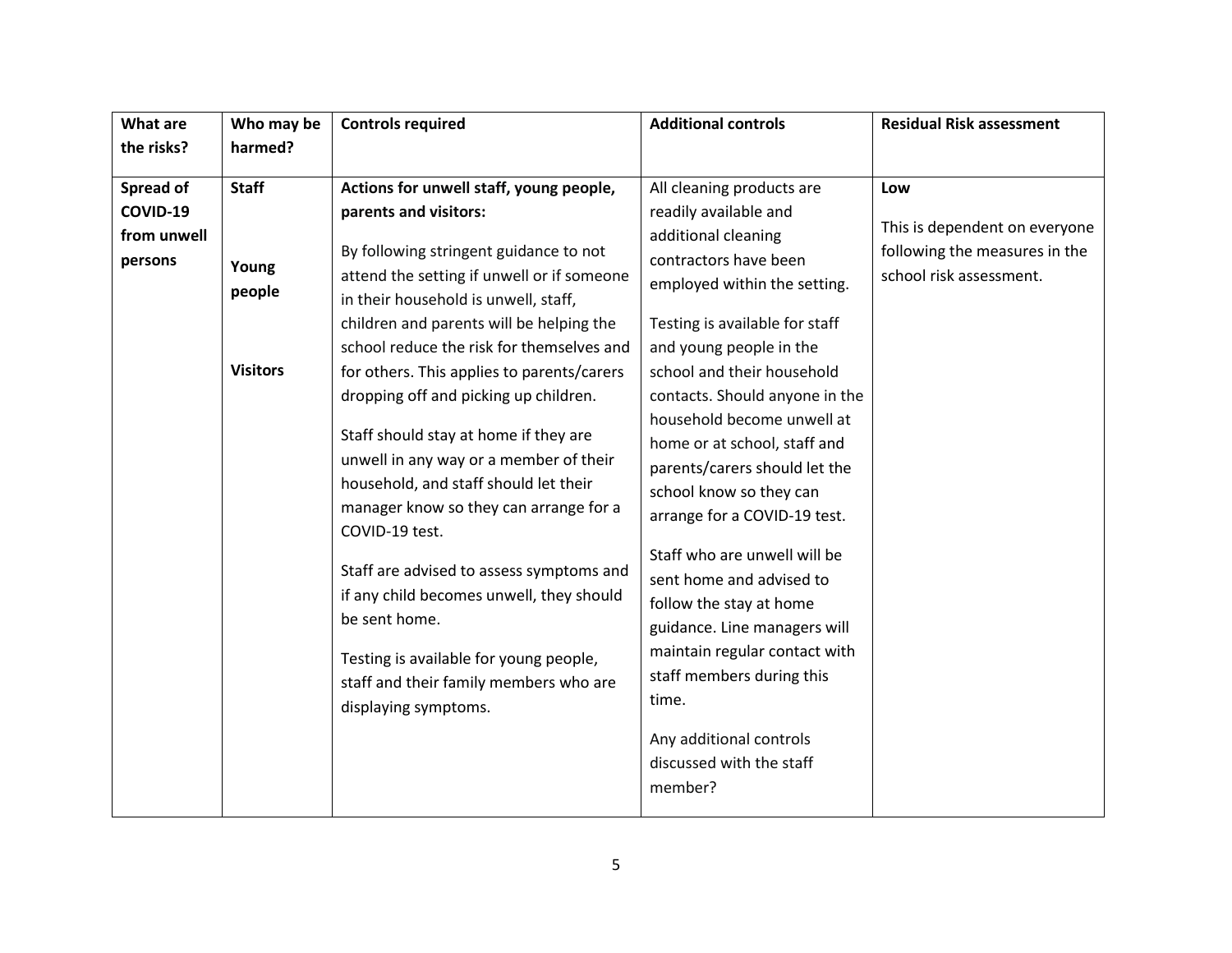| <b>What are</b>                                                                                   | Who may be<br>harmed?                              | <b>Controls required</b>                                                                                                                                                                                                                                                                                                                                                                                                                                                                                                                                                                                                                                                                                                                                                                                                    | <b>Additional controls</b>                                                                                                                                                                                                                                                                                                                                                                                                                                                                                                                                                                                                                                                                        | <b>Residual Risk assessment</b>                                                                                                                                                                                                                                                                                                                                                                                                                                                                                       |
|---------------------------------------------------------------------------------------------------|----------------------------------------------------|-----------------------------------------------------------------------------------------------------------------------------------------------------------------------------------------------------------------------------------------------------------------------------------------------------------------------------------------------------------------------------------------------------------------------------------------------------------------------------------------------------------------------------------------------------------------------------------------------------------------------------------------------------------------------------------------------------------------------------------------------------------------------------------------------------------------------------|---------------------------------------------------------------------------------------------------------------------------------------------------------------------------------------------------------------------------------------------------------------------------------------------------------------------------------------------------------------------------------------------------------------------------------------------------------------------------------------------------------------------------------------------------------------------------------------------------------------------------------------------------------------------------------------------------|-----------------------------------------------------------------------------------------------------------------------------------------------------------------------------------------------------------------------------------------------------------------------------------------------------------------------------------------------------------------------------------------------------------------------------------------------------------------------------------------------------------------------|
| the risks?                                                                                        |                                                    |                                                                                                                                                                                                                                                                                                                                                                                                                                                                                                                                                                                                                                                                                                                                                                                                                             |                                                                                                                                                                                                                                                                                                                                                                                                                                                                                                                                                                                                                                                                                                   |                                                                                                                                                                                                                                                                                                                                                                                                                                                                                                                       |
| <b>Spread of</b><br>COVID-19 by<br>occupation<br>in schools<br>and other<br>community<br>settings | <b>Staff</b><br>Young<br>people<br><b>Visitors</b> | <b>Categories of staff risk assessments</b><br>PPE in mainstream schools is not required<br>unless dealing with a child who becomes<br>unwell on the premises.<br>Classroom staff are advised to manage<br>social distancing as far as practicable. PPE<br>is not required.<br>Office staff are advised to manage social<br>distancing as far as practicable. PPE is not<br>required.<br>School transport do not require PPE and<br>are advised to check before picking up<br>children, young people or staff that they<br>are well and no symptoms.<br>Cleaners are advised to wear PPE as<br>normal practice. Full PPE is required<br>when cleaning the space where a<br>symptomatic person has been<br>Kitchen staff are advised to follow their<br>usual practice for food hygiene -<br>additional PPE is not required. | Stock of PPE is available in the<br>school and staff have been<br>trained on correct fitting of<br>fluid resistant masks, donning<br>and doffing.<br>Managers will ensure there is<br>a readily available supply of<br>PPE and replenish as required<br>Updated guidance will be<br>provided via DFE and public<br>health and will be<br>disseminated as received.<br>Internal communication<br>channels and cascading of<br>messages through line<br>managers will be carried out<br>regularly to reassure and<br>support employees in a fast-<br>changing situation.<br>Line managers will offer<br>support to staff who are<br>affected by Coronavirus or<br>have a family member<br>affected. | Low<br>This is dependent on everyone<br>following the measures in the<br>school risk assessment.<br>Low should full PPE not be in<br>use (e.g. short-term instances<br>where being coughed on by a<br>suspected COVID-19 patient or<br>giving emergency assistance<br>without PPE). This is on the<br>basis that more than half of<br>those unwell symptomatic<br>persons in the community<br>setting are testing negative for<br>COVID-19.<br>Note: The guidance on contact<br>tracing is currently under<br>review. |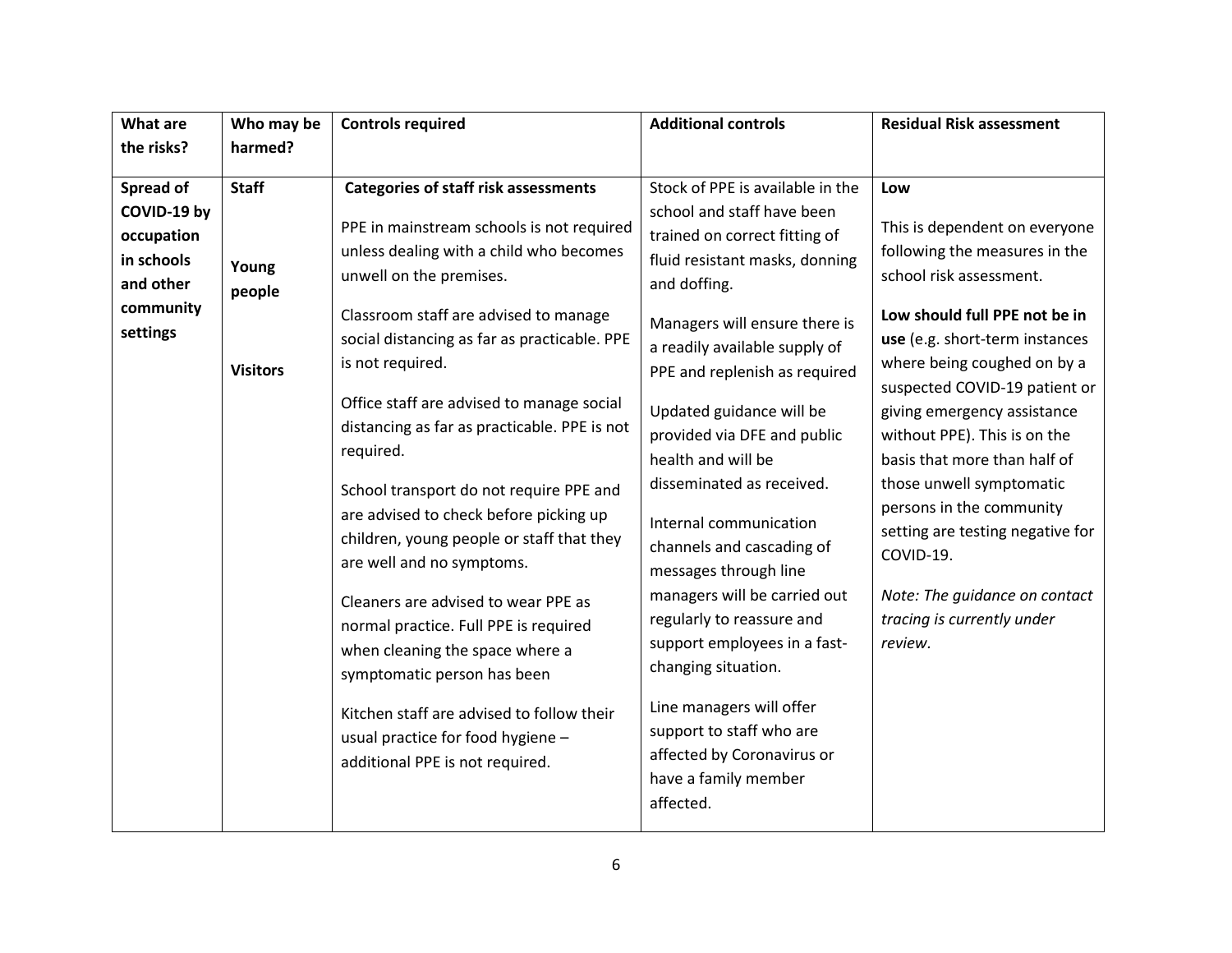| <b>What are</b>                                                                   | Who may be      | <b>Controls required</b>                                                                                                                                                                                                                                                                                                                                                                                                                                         | <b>Additional controls</b>                                                                                                                                                                                                                         | <b>Residual Risk assessment</b>                                                                                                                                    |
|-----------------------------------------------------------------------------------|-----------------|------------------------------------------------------------------------------------------------------------------------------------------------------------------------------------------------------------------------------------------------------------------------------------------------------------------------------------------------------------------------------------------------------------------------------------------------------------------|----------------------------------------------------------------------------------------------------------------------------------------------------------------------------------------------------------------------------------------------------|--------------------------------------------------------------------------------------------------------------------------------------------------------------------|
| the risks?                                                                        | harmed?         |                                                                                                                                                                                                                                                                                                                                                                                                                                                                  |                                                                                                                                                                                                                                                    |                                                                                                                                                                    |
| Spread of                                                                         | <b>Staff</b>    | More stringent PPE with fit testing is                                                                                                                                                                                                                                                                                                                                                                                                                           | Access to the different levels                                                                                                                                                                                                                     | Moderate should full PPE not                                                                                                                                       |
| COVID-19                                                                          |                 | required to protect staff dealing with                                                                                                                                                                                                                                                                                                                                                                                                                           | of PPE in addition to standard                                                                                                                                                                                                                     | be in use (e.g. short-term                                                                                                                                         |
| for job roles                                                                     |                 | symptomatic COVID cases.                                                                                                                                                                                                                                                                                                                                                                                                                                         | infection control procedures.                                                                                                                                                                                                                      | instances where being                                                                                                                                              |
| regularly in<br>contact with<br>symptomatic<br>persons or<br>COVID-19<br>patients | <b>Patients</b> | For health and care staff whose job role<br>includes aerosol generating procedures<br>(AGP), more stringent PPE is required<br>that includes FFP3 respirator and visor.<br>For staff (e.g. NHS<br>staff/nurses/ambulance/others) who<br>usually work in NHS settings where there<br>are COVID suspected or COVID positive<br>cases, full PPE is required at all times.                                                                                           | People working in professional<br>roles who have correctly used<br><b>Personal Protective</b><br>Equipment (PPE) as part of<br>their employment, such as<br>health and social care workers<br>and cleaners, are not<br>considered to be a contact. | coughed on by a suspected<br>COVID-19 patient or giving<br>emergency assistance without<br>PPE).<br>Low where full PPE is used.                                    |
| Spread on                                                                         | <b>Staff</b>    | For shared transport, organised                                                                                                                                                                                                                                                                                                                                                                                                                                  | Unwell persons are advised to                                                                                                                                                                                                                      | Low where active travel or                                                                                                                                         |
| the way to<br>school and<br>back                                                  | Young<br>people | groupings of staff and young people to<br>remain in their bubble as far as possible.<br>This will restrict the numbers of people<br>with whom there is day to day contact.<br>Walking/cycling are active healthy ways<br>to travel to school. National guidance<br>recommends use of cloth masks on public<br>transport. If so, staff should remove the<br>mask before entering the school and<br>place in their personal bags stored safely<br>away from others | stay away from school.<br>In all circumstances, record<br>keeping by the school and<br>staff regarding the organized<br>groupings (bubbles) each day<br>and of shared transport will<br>assist with contact tracing.                               | individual journeys.<br>Low where shared travel is<br>for known groupings who are<br>well.<br>Low where social distancing is<br>maintained on public<br>transport. |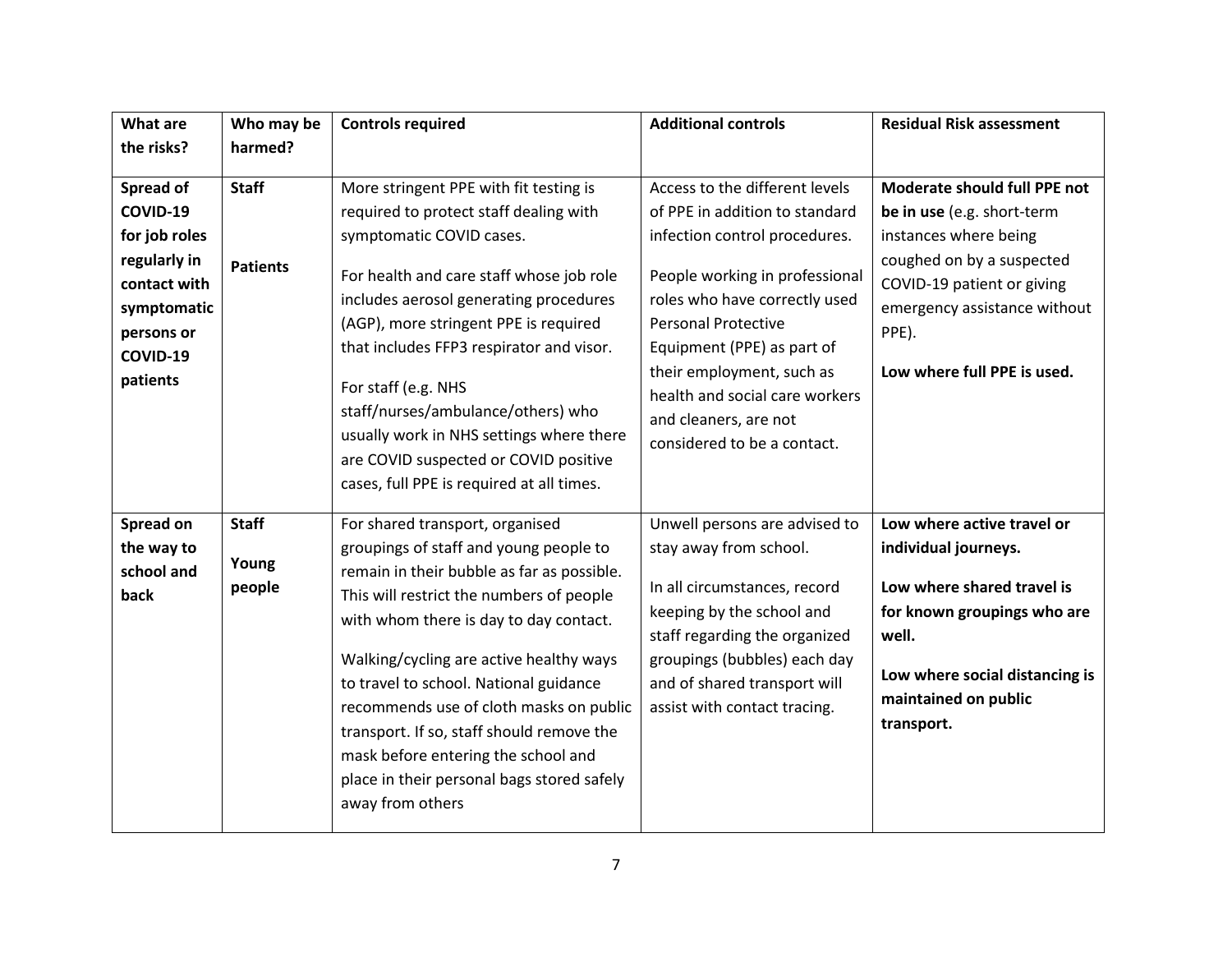| <b>What are</b>                              | Who may be                                        | <b>Controls required</b>                                                                                                                                                                                                                                                                                                                                                                                                                                                                                                                                                                                                                       | <b>Additional controls</b>                                                                                                                                                                                                                                                                                                                                                                                                                                                                                                           | <b>Residual Risk assessment</b>                                                                                                                                                                                                                                                                                                                                                                                                                                                                                              |  |  |  |  |
|----------------------------------------------|---------------------------------------------------|------------------------------------------------------------------------------------------------------------------------------------------------------------------------------------------------------------------------------------------------------------------------------------------------------------------------------------------------------------------------------------------------------------------------------------------------------------------------------------------------------------------------------------------------------------------------------------------------------------------------------------------------|--------------------------------------------------------------------------------------------------------------------------------------------------------------------------------------------------------------------------------------------------------------------------------------------------------------------------------------------------------------------------------------------------------------------------------------------------------------------------------------------------------------------------------------|------------------------------------------------------------------------------------------------------------------------------------------------------------------------------------------------------------------------------------------------------------------------------------------------------------------------------------------------------------------------------------------------------------------------------------------------------------------------------------------------------------------------------|--|--|--|--|
| the risks?                                   | harmed?                                           |                                                                                                                                                                                                                                                                                                                                                                                                                                                                                                                                                                                                                                                |                                                                                                                                                                                                                                                                                                                                                                                                                                                                                                                                      |                                                                                                                                                                                                                                                                                                                                                                                                                                                                                                                              |  |  |  |  |
|                                              | <b>IMPACT OF COMING IN CONTACT WITH THE VIRUS</b> |                                                                                                                                                                                                                                                                                                                                                                                                                                                                                                                                                                                                                                                |                                                                                                                                                                                                                                                                                                                                                                                                                                                                                                                                      |                                                                                                                                                                                                                                                                                                                                                                                                                                                                                                                              |  |  |  |  |
|                                              |                                                   |                                                                                                                                                                                                                                                                                                                                                                                                                                                                                                                                                                                                                                                |                                                                                                                                                                                                                                                                                                                                                                                                                                                                                                                                      |                                                                                                                                                                                                                                                                                                                                                                                                                                                                                                                              |  |  |  |  |
| <b>Severe</b><br>complication<br>of COVID-19 | <b>Clinically</b><br>vulnerable<br>staff          | Staff are aware that the local authority<br>have advised staff in the vulnerable<br>category to work from home where<br>possible. However, staff can request to<br>return to work following obtaining advice<br>from their GP.<br>Vulnerable staff should not act as First<br>Aiders for unwell persons.<br>Vulnerable staff should manage their own<br>condition and refrain from coming to<br>school when unwell with their pre-<br>existing condition.<br>Vulnerable staff, more than others,<br>should adhere to social distancing<br>measures, good hand hygiene and<br>cleaning routines, and aware when and<br>how to use PPE provided. | Should anyone in the<br>workplace display symptoms<br>vulnerable staff must refrain<br>from coming to work until<br>confirmation that testing has<br>been completed and results<br>received.<br>If staff develop any symptoms,<br>they must immediately isolate<br>and be tested for COVID-19<br>and seek further medical<br>advice. Staff are aware of how<br>to request a test.<br>If staff develops any<br>symptoms related to their pre-<br>existing condition or<br>otherwise unwell, they must<br>leave the workplace and seek | <b>Moderate to Significant</b><br>The 'clinically vulnerable', i.e.<br>with underlying health<br>conditions should be rated as<br>moderate / significant risk<br>(depending on how well the<br>condition is being managed at<br>that time).<br>Conditions to discuss may<br>include (but are not<br>exhaustive to);<br>diagnosed hypertension<br>(high blood pressure)<br>cardiovascular disease<br>$\bullet$<br>diabetes<br>$\bullet$<br>chronic kidney disease<br>liver disease<br>$\bullet$<br>chronic obstructive airway |  |  |  |  |
|                                              |                                                   | Vulnerable staff are aware that the risk of<br>contracting COVID-19 cannot be<br>eliminated and attendance at work is on<br>'Best Endeavours', or part time working,<br>or on-call to cover gaps in rota.                                                                                                                                                                                                                                                                                                                                                                                                                                      | immediate medical attention.<br>Vulnerable staff may work<br>from home and equipment<br>will be provided for them to<br>do so.                                                                                                                                                                                                                                                                                                                                                                                                       | disease<br>severe asthma<br>$\bullet$<br>neurological disease                                                                                                                                                                                                                                                                                                                                                                                                                                                                |  |  |  |  |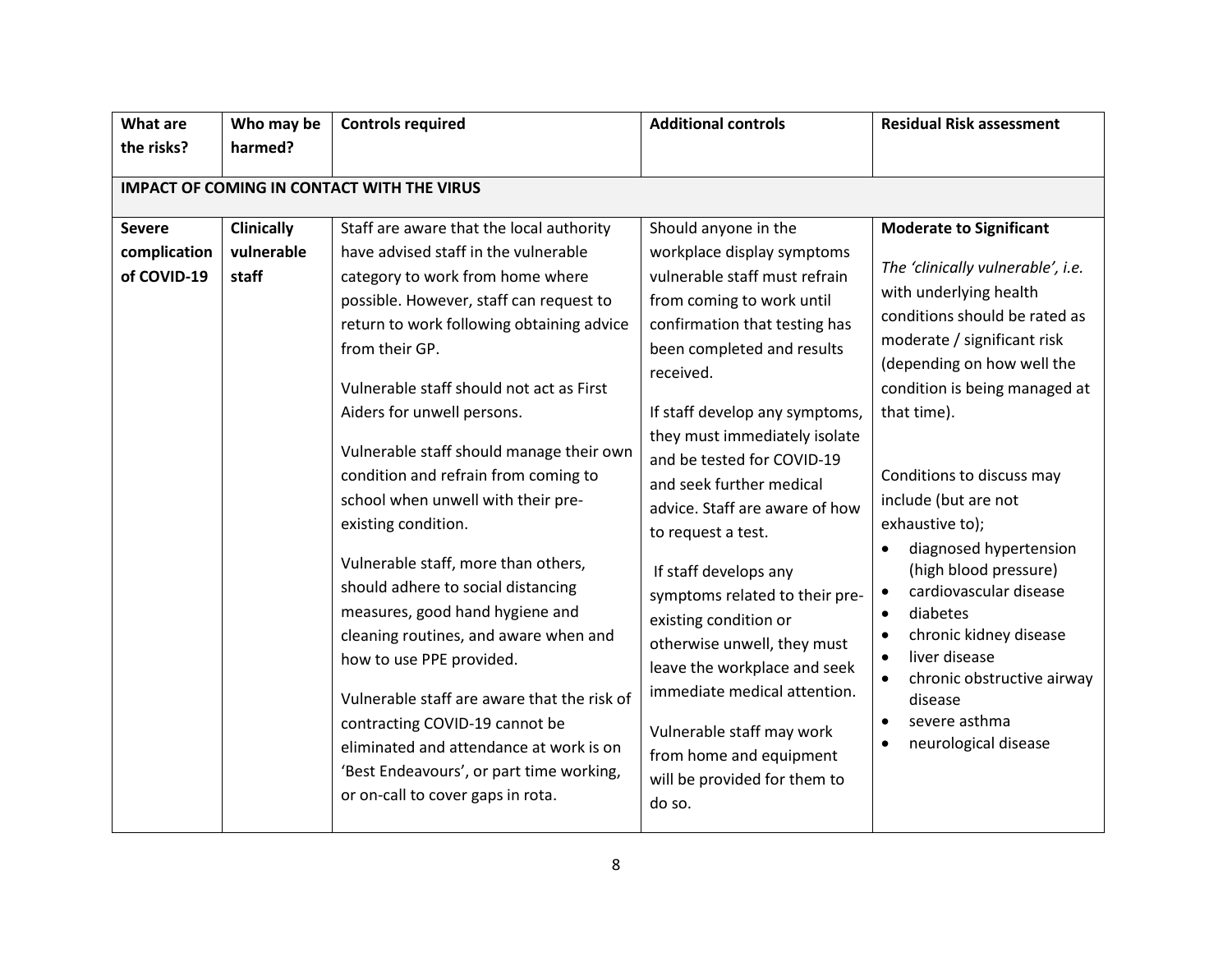| <b>What are</b>                                                                   | Who may be                                                                                     | <b>Additional controls</b><br><b>Controls required</b>                                                                                                                                                                                                                                                                                                                                                                                                                                                                                                                                                                                                                                                                                        |                                                                                                                                                                                                                                                                                                                                                                                                                                                                                                                        | <b>Residual Risk assessment</b>                                                                                                                                                                                                                                                                                                                                                                                                                                                                                                           |  |
|-----------------------------------------------------------------------------------|------------------------------------------------------------------------------------------------|-----------------------------------------------------------------------------------------------------------------------------------------------------------------------------------------------------------------------------------------------------------------------------------------------------------------------------------------------------------------------------------------------------------------------------------------------------------------------------------------------------------------------------------------------------------------------------------------------------------------------------------------------------------------------------------------------------------------------------------------------|------------------------------------------------------------------------------------------------------------------------------------------------------------------------------------------------------------------------------------------------------------------------------------------------------------------------------------------------------------------------------------------------------------------------------------------------------------------------------------------------------------------------|-------------------------------------------------------------------------------------------------------------------------------------------------------------------------------------------------------------------------------------------------------------------------------------------------------------------------------------------------------------------------------------------------------------------------------------------------------------------------------------------------------------------------------------------|--|
| the risks?                                                                        | harmed?                                                                                        |                                                                                                                                                                                                                                                                                                                                                                                                                                                                                                                                                                                                                                                                                                                                               |                                                                                                                                                                                                                                                                                                                                                                                                                                                                                                                        |                                                                                                                                                                                                                                                                                                                                                                                                                                                                                                                                           |  |
| <b>Other</b><br>factors that<br>may also<br>increase risk<br>of severe<br>disease | Smoking,<br>high blood<br>pressure,<br>obesity, age,<br>ethnicity,<br>disability,<br>pregnancy | Age<br>Older people aged 65+ are deemed to be<br>at moderate risk. Those below age 65 are<br>classed as lower risk.<br><b>BAME</b> background<br>BAME background have higher risk than<br>others in the general population.<br>BAME workers aged 55+ are deemed to<br>be at moderate risk. Those below age 55<br>are classed as lower risk.<br><b>Disability</b><br>Physical or learning disability may be<br>associated with other health conditions or<br>difficulties with social distancing<br>Pregnancy<br>Pregnant women over 28 weeks gestation<br>should be regarded as significant risk and<br>under 28 weeks as moderate risk.<br><b>Lifestyles</b><br>Obesity<br>Smoking<br>Recent High blood pressure<br>$\bullet$<br>measurement | Individual risk assessments<br>should consider ways to<br>increase their personal<br>resilience to the virus (e.g.<br>support to stop smoking,<br>lifestyles support, medical<br>review if needed) and ways to<br>reduce the likelihood of<br>contact with symptomatic<br>individuals (such as on the<br>way to school).<br>In all circumstances, record<br>keeping by the school and<br>staff regarding the organized<br>groupings (bubbles) each day<br>and of shared transport will<br>assist with contact tracing. | Low: Where there are no<br>additional risk factors.<br><b>Moderate to Significant risk</b><br>The additional factors which<br>make individuals fall into the<br>moderate or significant risk<br>group include;<br>Pregnancy<br>Age and ethnicity<br>Disability<br>Obesity with BMI of<br>40 or above.<br>Smoking<br><b>High blood pressure</b><br><b>Significant risk</b><br>Three or more of these factors<br>in combination, OR<br>Two of these factors with a<br>pre-existing health condition<br>(see clinically vulnerable<br>above) |  |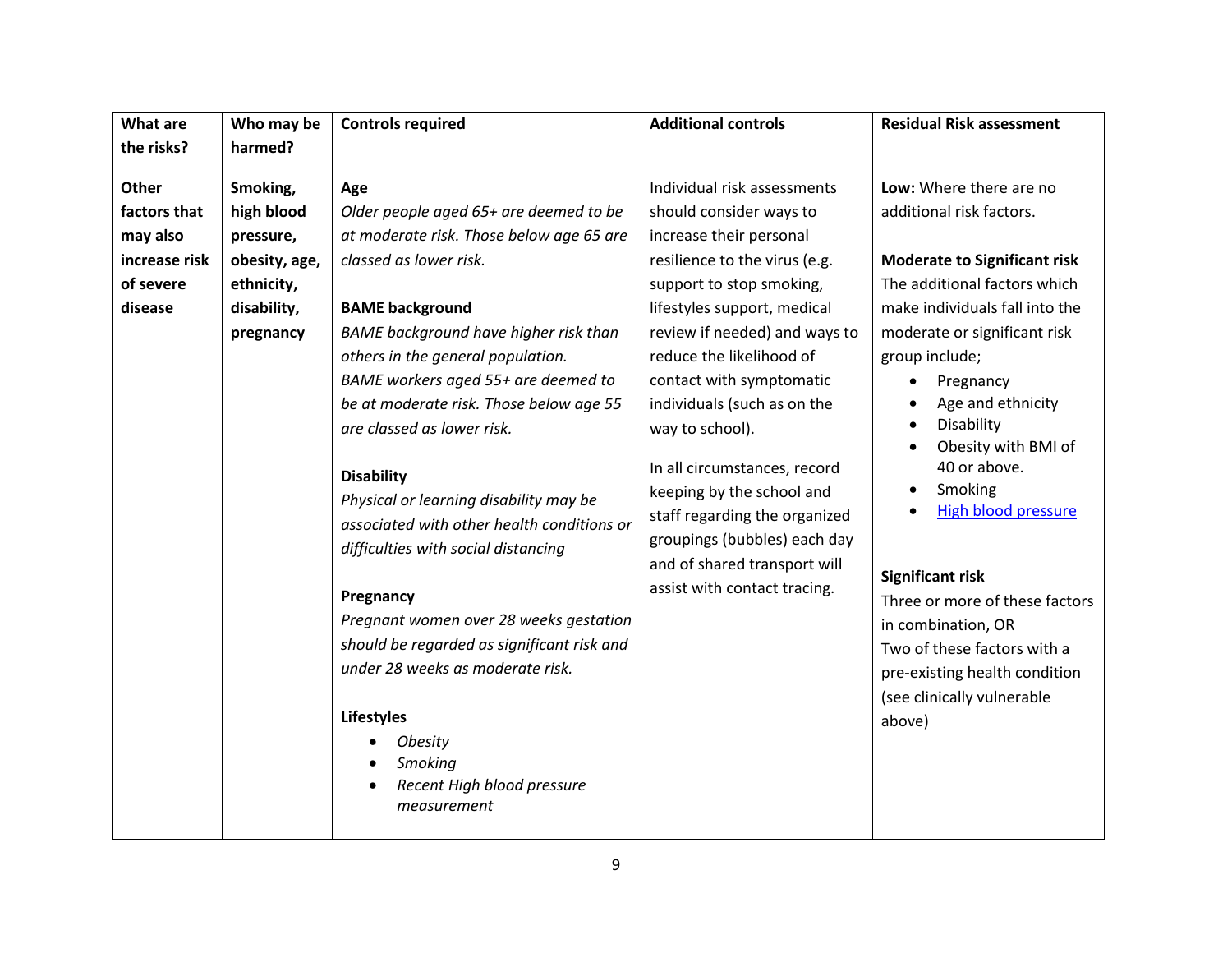# **Sign off**

Following the completion of their individual risk assessment and consideration of all factors highlighted, it should be agreed by the line manager and the individual that they fall into one of the following groups;

|  |  |  | Highlight the level of residual risk and agreed actions. Delete the other rows. On review, please record the date actions were completed. |
|--|--|--|-------------------------------------------------------------------------------------------------------------------------------------------|
|  |  |  |                                                                                                                                           |

| <b>Risk stratification</b> | <b>Action required</b>                                                                                                 |
|----------------------------|------------------------------------------------------------------------------------------------------------------------|
| Low risk                   | Able to continue to work with young people and members of the public in front facing work (in line with social         |
|                            | distancing and infection control requirements for their job role).                                                     |
|                            | Access health and wellbeing support, including support to stop smoking and lifestyles advice (See sources of help)     |
|                            | Access training 1:1 or in a group on Personal Protective Equipment and Fit testing (in line with infection control     |
|                            | requirements for their job role).                                                                                      |
| <b>Moderate risk</b>       | Medical review for long term conditions, including medication review as needed. This is to manage the condition.       |
|                            | Medical advice regarding fit to work sought from occupational health/GP as relevant                                    |
|                            | Access health and wellbeing support, including support to stop smoking and lifestyles advice (See sources of help)     |
|                            | Access training 1:1 or in a group on Personal Protective Equipment and Fit testing (in line with infection control     |
|                            | requirements for their job role).                                                                                      |
|                            | Social distancing where possible and in any case, avoid large groups of staff, clients, patients, or the public.       |
|                            | Document groupings for day to day contact with set bubbles in the classroom and transport. Staff to remain with        |
|                            | known bubbles.                                                                                                         |
|                            | Organise staff rotas for Best Endeavours, part time and on-call for clinically vulnerable staff                        |
|                            | Work away from high risk areas with COVID positive or suspected individuals. If this is not possible for the job role, |
|                            | consider home working or other duties in managed alternative location.                                                 |
| <b>Significant risk</b>    | Home working only                                                                                                      |
|                            | Review the risk assessment monthly especially following medical management and advice. Staff may move to               |
|                            | moderate risk level following medical and lifestyles interventions.                                                    |

### Date: Signatures:

#### **Sources of further help:**

Own GP, [Salford Health Improvement Service,](https://www.salford.gov.uk/health-improvement-service) [Salford City Council Health and Wellbeing Programme,](https://myzone.salford.gov.uk/people-zone/health-and-wellbeing/) [Vivup](https://www.vivup.co.uk/users/sign_up) (Select Salford City Council), [Silvercloud.](https://hub.gmhsc.org.uk/mental-health/silvercloud/)